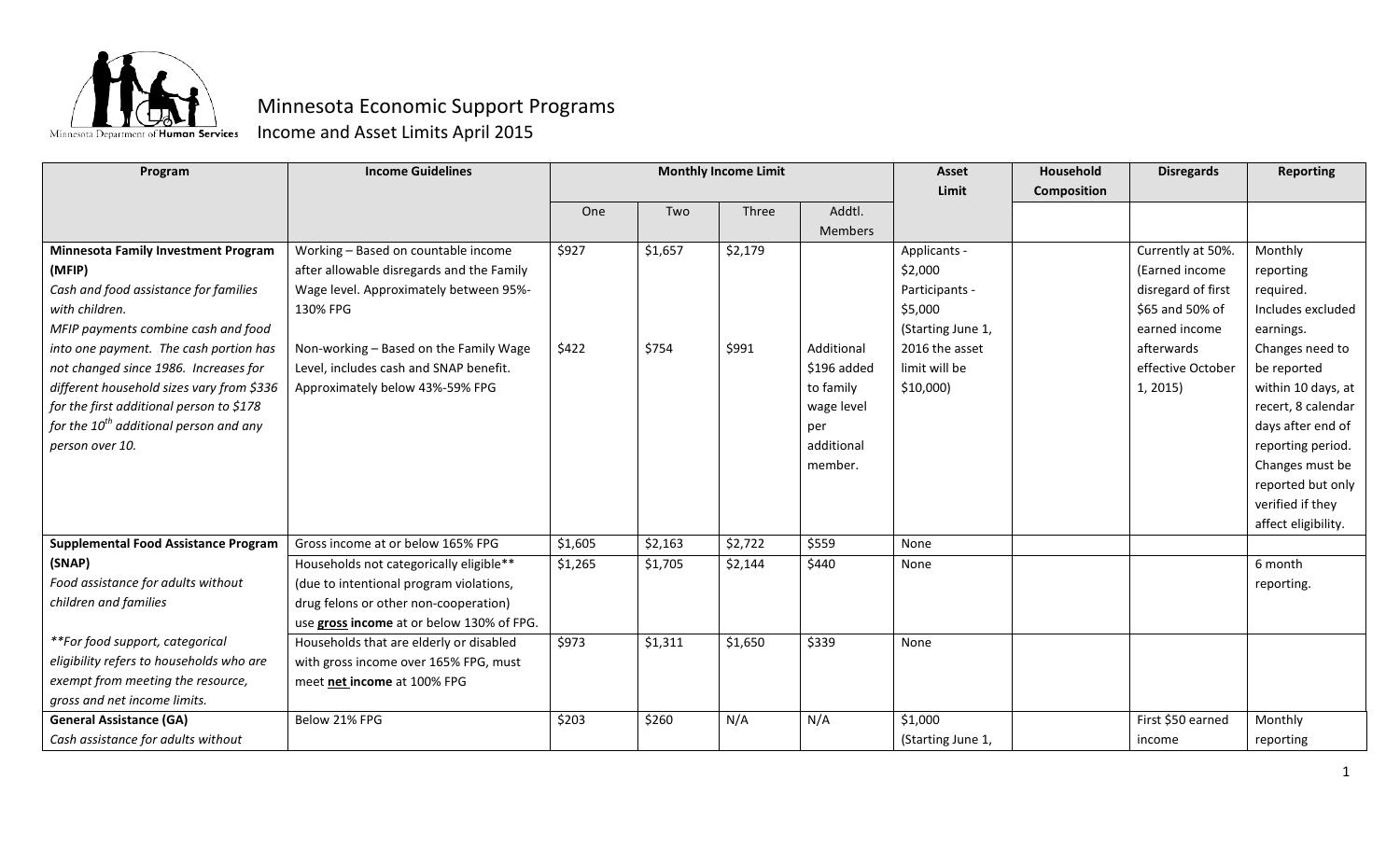| Program                                  | <b>Income Guidelines</b>                                                                               | <b>Monthly Income Limit</b> |         |              | <b>Asset</b> | Household         | <b>Disregards</b>  | <b>Reporting</b>   |                    |
|------------------------------------------|--------------------------------------------------------------------------------------------------------|-----------------------------|---------|--------------|--------------|-------------------|--------------------|--------------------|--------------------|
|                                          |                                                                                                        |                             |         |              |              | Limit             | <b>Composition</b> |                    |                    |
|                                          |                                                                                                        | One                         | Two     | <b>Three</b> | Addtl.       |                   |                    |                    |                    |
|                                          |                                                                                                        |                             |         |              | Members      |                   |                    |                    |                    |
| children.                                |                                                                                                        |                             |         |              |              | 2016 the asset    |                    | disregarded plus   | required.          |
|                                          |                                                                                                        |                             |         |              |              | limit will be     |                    | allowable work     | Includes excluded  |
| Income eligibility for this program is   |                                                                                                        |                             |         |              |              | $$10,000$ )       |                    | expenses. (\$500   | earnings.          |
| determined by standards set in state     |                                                                                                        |                             |         |              |              |                   |                    | addtl. Residing in | Changes need to    |
| law. FPG is shown for comparison         |                                                                                                        |                             |         |              |              |                   |                    | MH facility, CD or | be reported        |
| purposes only.                           |                                                                                                        |                             |         |              |              |                   |                    | GRH)               | within 10 days, at |
|                                          |                                                                                                        |                             |         |              |              |                   |                    | (Earned income     | recert, 8 calendar |
|                                          |                                                                                                        |                             |         |              |              |                   |                    | disregard of first | days after end of  |
|                                          |                                                                                                        |                             |         |              |              |                   |                    | \$65 and 50% of    | reporting period.  |
|                                          |                                                                                                        |                             |         |              |              |                   |                    | earned income      |                    |
|                                          |                                                                                                        |                             |         |              |              |                   |                    | afterwards         |                    |
|                                          |                                                                                                        |                             |         |              |              |                   |                    | effective October  |                    |
|                                          |                                                                                                        |                             |         |              |              |                   |                    | 1, 2015)           |                    |
| <b>Minnesota Supplemental Aid (MSA)</b>  | Single Adults: below 59% - 80% FPG                                                                     |                             | N/A     | N/A          | N/A          | Individual -      |                    | First \$20 general | Monthly            |
| A state supplement for adults who are    | Living alone: \$794                                                                                    | \$794                       |         |              |              | \$2,000           |                    | income disregard   | reporting          |
| aged, blind or disabled and are eligible | Living with others: \$581                                                                              | \$581                       |         |              |              | (Starting June 1, |                    | then first \$65    | required when      |
| for SSI or would be except for excess    |                                                                                                        |                             |         |              |              | 2016 the asset    |                    | disregarded and    | there is earned    |
| income.                                  |                                                                                                        |                             |         |              |              | limit will be     |                    | 50% of earned      | income for non-    |
|                                          |                                                                                                        |                             |         |              |              | $$10,000$ )       |                    | income.            | SSI.               |
| Income eligibility for this program is   |                                                                                                        |                             |         |              |              |                   |                    |                    |                    |
| determined by standards set in state law | Married Couples: below 60% to 89% FPG                                                                  | N/A                         |         | N/A          | N/A          | Couple - \$3,000  |                    | First \$20 general | Monthly            |
| based on the SSI Federal Benefit Rate    |                                                                                                        |                             |         |              |              | (Starting June 1, |                    | income disregard   | reporting          |
| (FBR). FPG is shown for comparison       | Living alone: \$1,191                                                                                  |                             | \$1,191 |              |              | 2016 the asset    |                    | then first \$65    | required when      |
| purposes only.                           |                                                                                                        |                             |         |              |              | limit will be     |                    | disregarded and    | there is earned    |
|                                          |                                                                                                        |                             |         |              |              | $$10,000$ )       |                    | 50% of earned      | income for non-    |
|                                          | Living with others: \$797                                                                              |                             | \$797   |              |              |                   |                    | income.            | SSI.               |
|                                          |                                                                                                        |                             |         |              |              |                   |                    |                    |                    |
| <b>Group Residential Housing (GRH)</b>   | An individual's income must be less than the monthly rate for the GRH setting.                         |                             |         |              |              | If SSI basis of   |                    | If SSI recipient,  | Monthly            |
| A state-funded income supplement for     | The current GRH housing rate limit is \$877 per month (about 92% of FPG). In addition, some people are |                             |         |              |              | eligibility, then |                    | disregards are     | reporting          |
| elderly or low-income adults with        | eligible for the standard supplementary service payment of \$482.84 (142% FPG) per month. In some      |                             |         |              |              | \$2,000           |                    | applied by SSA.    | required when      |
| disabilities who live in licensed or     | settings, people are eligible for a higher than standard supplementary service payment.                |                             |         |              |              | (determined by    |                    |                    | there is earned    |
| registered community based settings      |                                                                                                        |                             |         |              |              | SSA)              |                    | If SSI basis of    | income over \$100  |